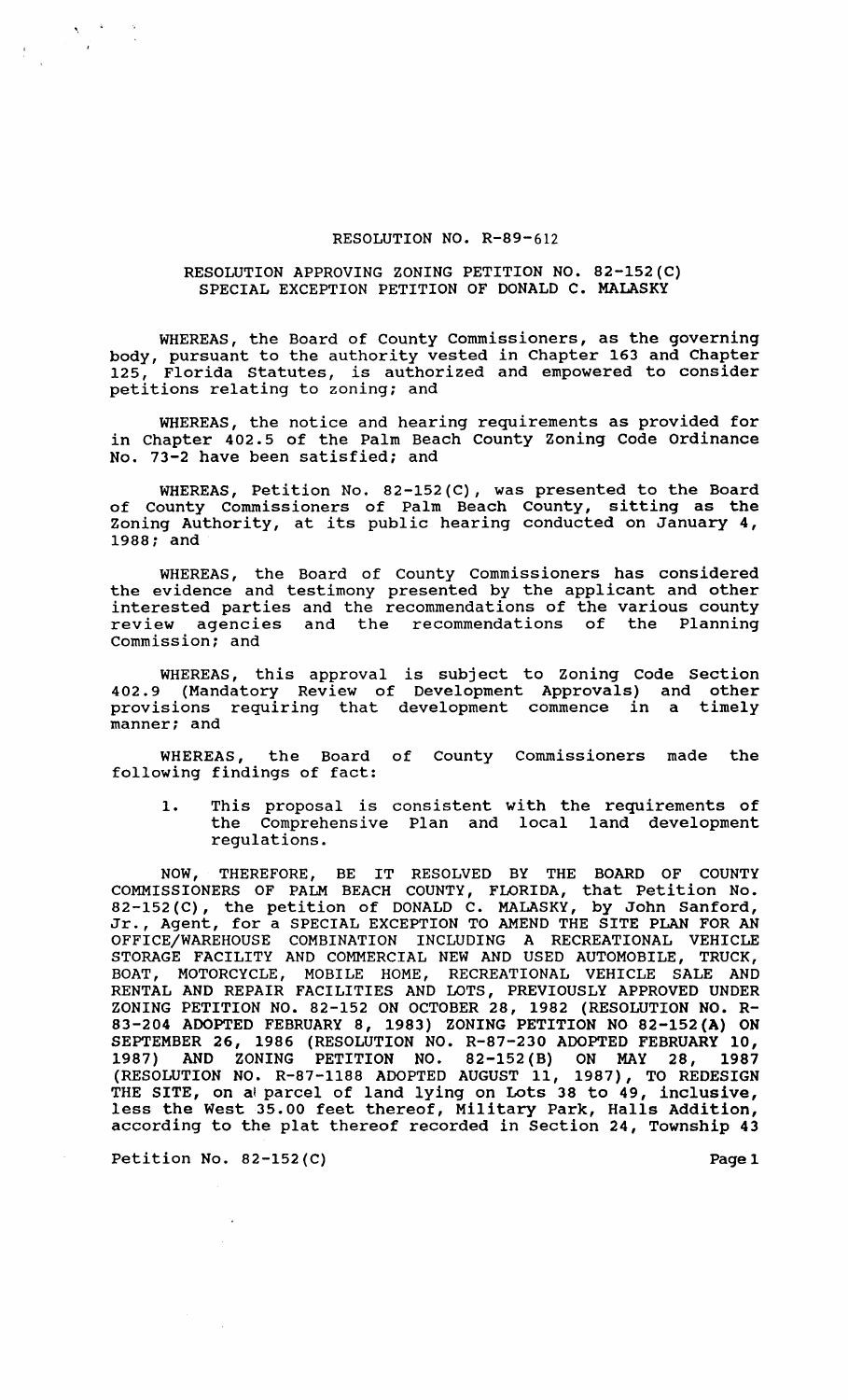South, Range 42 East, as recorded in, Plat Book 12, Page 44; and Cecil Avenue (now vacated) as shown on the Plat of Military Park Halls Addition, according to the plat thereof recorded in Plat Book 12, Page 44: less that part of Cecil Avenue lying within 60.00 feet of the base line survey of State Road 809, and the North 170.00 feet of the Southwest 1/4 of the Northwest 1/4 of the Southeast 1/4 of section 24, Township 43 South, Range 42 East, less the West 60.00 feet thereof.

LESS HOWEVER THE FOLLOWING PARCEL: beginning at the Southwest corner of the above described parcel; thence North 01 degrees 23' 24" East, along the East right-of-way line of Military Trail, a distance of 28.76 feet; thence, South 89 degrees 01' 48" East, a distance of 394.72 feet; thence, South 00 degrees 51' 24" West, a distance of 28.76 feet; thence, North 89 degrees 01' 48" West, along the South line of the said North 170.00 feet, a distance of 394.99 feet to the POINT OF BEGINNING, located on the east side of Military Trail (S.R. 809), approximately .3 mile north of Okeechobee Boulevard (S.R. 704), bounded on the north by the Florida East Coast Railroad Right-of-Way, in a CG-General Commercial Zoning District, was approved as advertised, subject to the following conditions:

- 1. The developer shall comply with all previous conditions of approval unless expressly modified herein.
- 2. Prior to site plan certification, the site plan shall be amended to indicate the following:
	- a. Required traffic control signs and pavement markings.
	- b. Required perimeter landscaping.
- 3. Outdoor lighting used to illuminate the premises shall intensity and directed away from adjacent properties and streets, shining only on subject site.
- 4. The petitioner shall amend site plan to show no recreation vehicle storage on site.
- 5. No outdoor loud speaker system shall be permitted on site.
- 6. No outside storage of disassembled vehicles or parts shall be permitted on site.
- 7. No off-premise signs shall be permitted on site.
- 8. Parking of vehicles shall be limited to those areas desighated for parking.
- 9. There shall be no outdoor repair of vehicles.

Petition No. 82-152(C) Page 2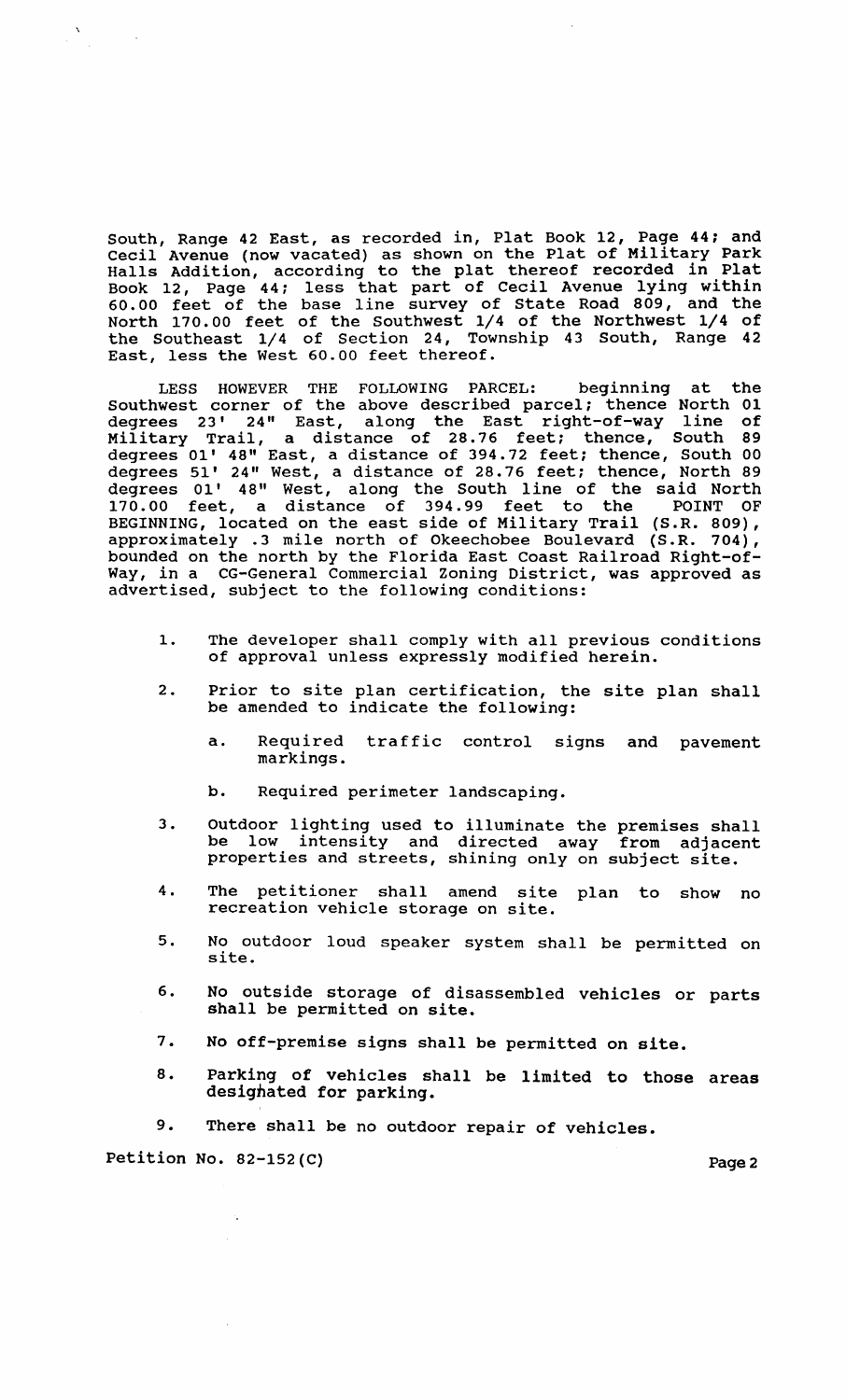- 10. The additional five (5) feet provided west of the two structures nearest Military Trail will be reserved for landscape.
- 11. The developer shall retain the stormwater runoff in accordance with all applicable agency requirements in effect at the time of the permit application. However, at a minimum, this development shall retain onsite three (3) inches of the stormwater runoff generated by a three (3) year-one (1) hour storm as required by the Permit section, Land Development Division. The drainage system shall be maintained in an acceptable<br>condition as approved by the County Engineer. In the condition as approved by the County Engineer. event that the drainage system is not adequately maintained as determined by the County Engineer, this matter will be referred to the Code Enforcement Board for enforcement.

If required by the County Engineer or the South Florida Water Management District the developer shall design the drainage system such that storm water runoff from the parking areas and paved surfaced shall be separate from those areas which may contain hazardous or undesirable waster from the proposed site.

- 12. The property owner shall pay a Fair Share Fee in the amount and manner required by the "Fair Share contribution for Road Improvements Ordinance" as it presently exists or as it may from time to time be amended. The Fair Share Fee for this project presently is \$18,164.00 (678 trips X \$26.79 per trip)
- 13. In addition, the petitioner shall contribute the amount of \$1,817.00 as established in Article V Section 3 (Insignificant Project Standard) of the Traffic Performance Standards Code. These total funds of \$19,981.00 shall be paid prior to the issuance of the first Building Permit.
- 14. Generation and disposal of hazardous effluents into sanitary sewerage system shall be prohibited unless adequate pretreatment facilities approved by the Florida Department of Environmental Regulation (FDER) and Agency responsible for sewage works are constructed and used by project tenants or owners generating such effluents.
- 15. Since sewer septic tank property. service is available shall not be approved to the property, for use on said
- 16. Since water service is available to the property, a potable water well shall not be approved for use on

Petition No. 82-152(C) Page 3

 $\label{eq:2} \frac{\partial \mathbf{x}}{\partial \mathbf{x}} = \frac{\partial \mathbf{x}}{\partial \mathbf{x}} = \frac{\partial \mathbf{x}}{\partial \mathbf{x}}$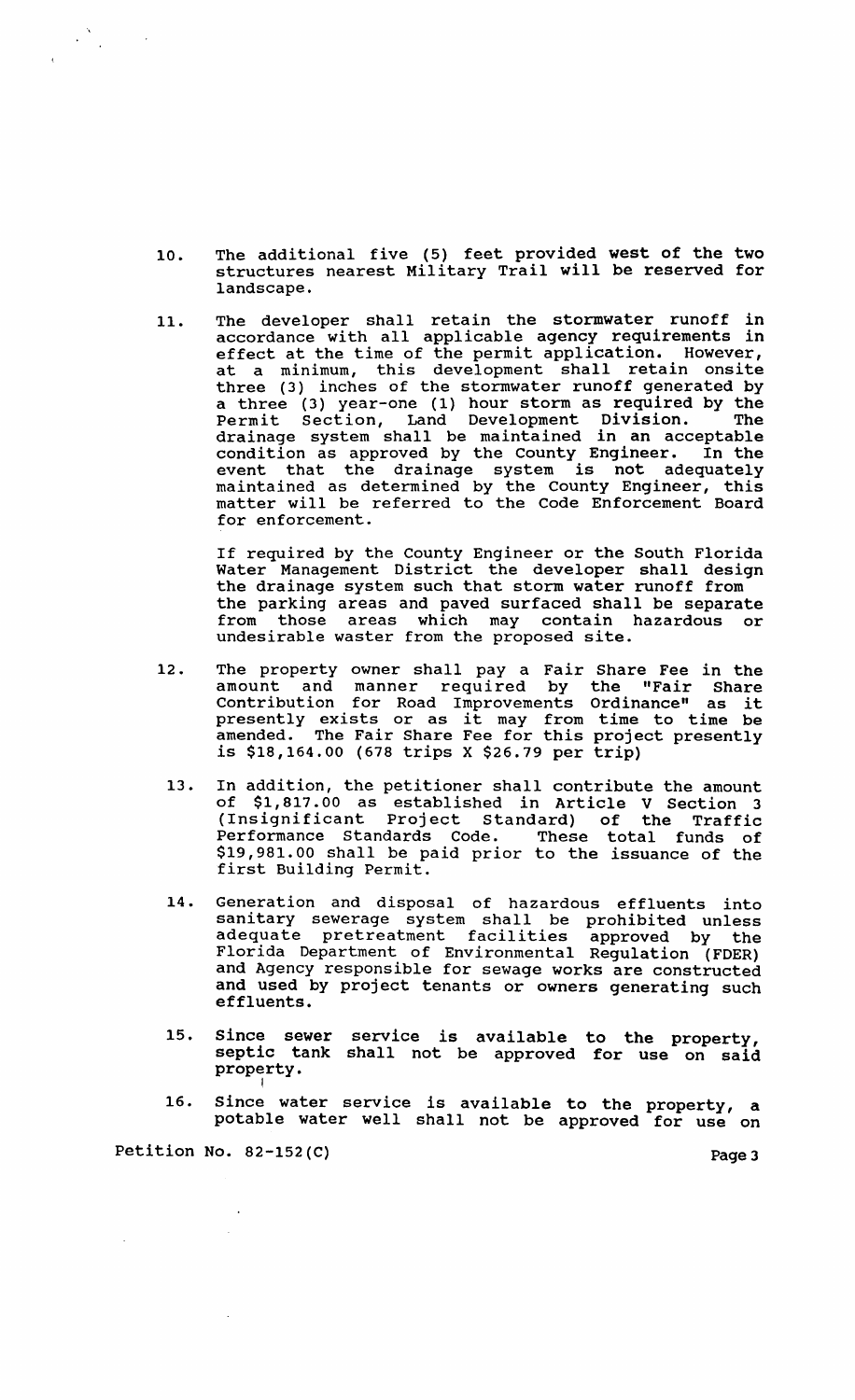said property.

 $\mathcal{L}_{\text{max}}^{\text{N}}$  , and  $\mathcal{L}_{\text{max}}$ 

- 17. Additional staff Recommends Petitioner shall provide an additional five (5) feet of maneuvering distance to aid in reducing vehicular circulation problems in two areas:
	- 1) between 15,200 square feet office warehouse and auto service structures, from 50 feet to 55 feet
	- 2) North of the 15,000 square foot auto service structure and property line from twenty (20) to twenty-five (25) feet
- 18. Condition No. 9 of Zoning Petition No. 82-152(B) (Resolution No. R-87-230) which states:
	- "9. The land uses indicated in Condition No. 8 above shall be restricted to the single building closest to Military Trail."

shall be amended to read:

- "9. The land uses indicated in Condition No. 8 above shall be restricted to the three (3) buildings closest to Military Trail."
- 19. The trees to be planted along Military Trail shall be native canopy trees planted ten (10) feet to twelve (12) feet overall height at the time of planting.

Petition No. 82-152(C) Page 4

 $\sim 10^{11}$ 

 $\sim$ 

Ŷ,

 $\mathbf{I}$